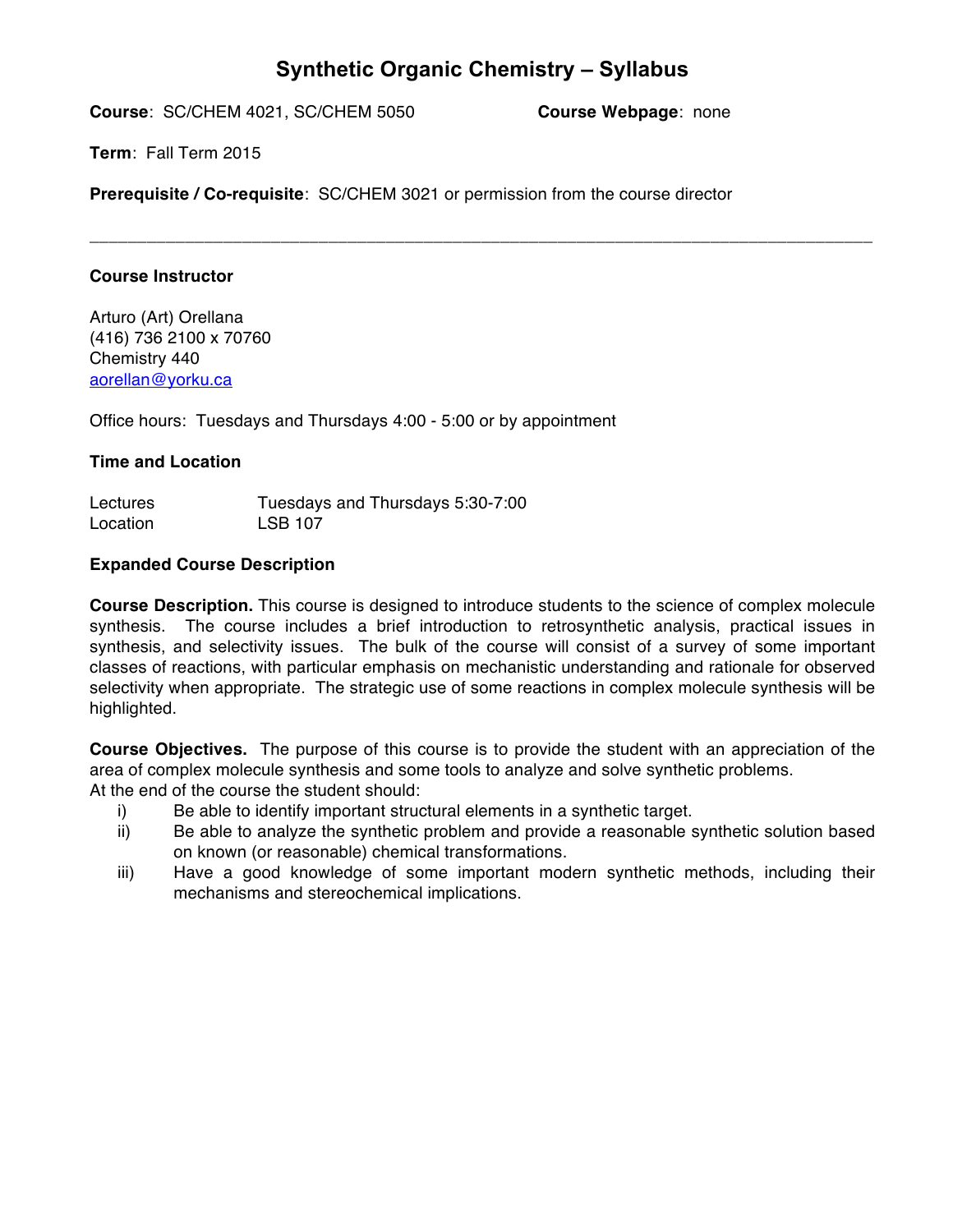## **Learning Outcomes**

- 1. Identify the structural components (functional groups, functional group relationships, stereochemical relationships) in a synthetic target (a complex organic molecule).
- 2. Understand the theory and terminology of retrosynthetic analysis. Apply retrosynthetic analysis to the target in order to devise a plan for its synthesis
- 3. Understand the fundamental principles leading to selectivity in organic reactions (e.g. kinetic vs. thermodynamic control, conformation effects, stereoelectronic effects).
- 4. Apply these concepts to achieve regioselectivity, chemoselectivity, diastereoselectivity and/or enantioselectivity in a synthetic sequence leading to a target molecule.
- 5. Implement a practical approach when developing a synthesis plan, taking into account the effects of step count, divergent vs. convergent synthesis, and optimization of yield.
- 6. Apply conformational analysis to synthetic planning, and appreciate the effect of conformation on the selectivity of reactions.
- 7. Appreciate the relative acidity of a range of functional groups (pKa values) and use these in the design of reactions.
- 8. Appreciate all the factors involved in the formation and alkylation of ketone enolates. These factors include i) relative acidities, ii) kinetic vs. thermodynamic control, iii) stereoelectronic effects of enolate formation and enolate alkylation, iv) models for enolate formation (Ireland model) and alkylation (Stevens model), v) medium effects (solvent/salt effects).
- 9. Understand and apply the concept of chiral auxiliary and use chiral auxiliaries in diastereoselective reactions used to prepare enantioenriched products.
- 10. Appreciate the different variations of the aldol reaction, and the variety of factors that affect the outcome of these reactions (e.g. enolate geometry, facial selectivity, etc). Understand the Zimmerman-Traxler model for aldol reactions and use it to predict relative configuration in aldol products.
- 11. Understand the fundamental principles underlying additions of nucleophiles to carbonyl groups (chelation effects, substrate effects, geometric requirements), the stereochemical models that arise from them (Felkin-Anh-Eisenstein, chelation controlled additions, directed additions), and apply these in the synthesis of complex molecules. These include alkylations (carbon based nucleophiles such as allyl metal reagents, and enolates) and reductions (hydride reagents).
- 12. Understand and apply the concept of protecting groups in synthesis. Understand the underlying reaction mechanism for installation and removal of a range of protecting groups.
- 13. Suggest reagents required for the oxidation of a variety of functional groups, specially alcohols. Understand the mechanism of a range of oxidation methods (DMSO-based oxidation, Metal oxide oxidations (Mn, Cr, Ru), hypervalent iodine oxidations, peroxide oxidations).
- 14. Suggest reagents required for the installation of double bonds in complex synthetic targets. Understand the underlying mechanism and stereochemical aspects of these reactions, and how these control the geometry of the double bond in the product.

# **Course Text / Readings**

**Tools and Textbooks.** *The use of chemical model kits is strongly encouraged* as a study tool as you review, solve problems and write exams. Your ability to appreciate molecules as three-dimensional entities will greatly enhance your understanding of the material.

Problems and questions will be provided on a regular basis and will be briefly discussed in the following lecture.

Course notes will be provided in the form of PDF files as the course progresses. Although they are fairly comprehensive, there will be discussion that is not included in the notes. I **strongly** encourage you to print these notes before the lecture and have them with you during the class. The use of **laptop computers** during class is **strongly discouraged**. No textbook is required, however, the following texts have been placed on reserve at the Steacie Science library.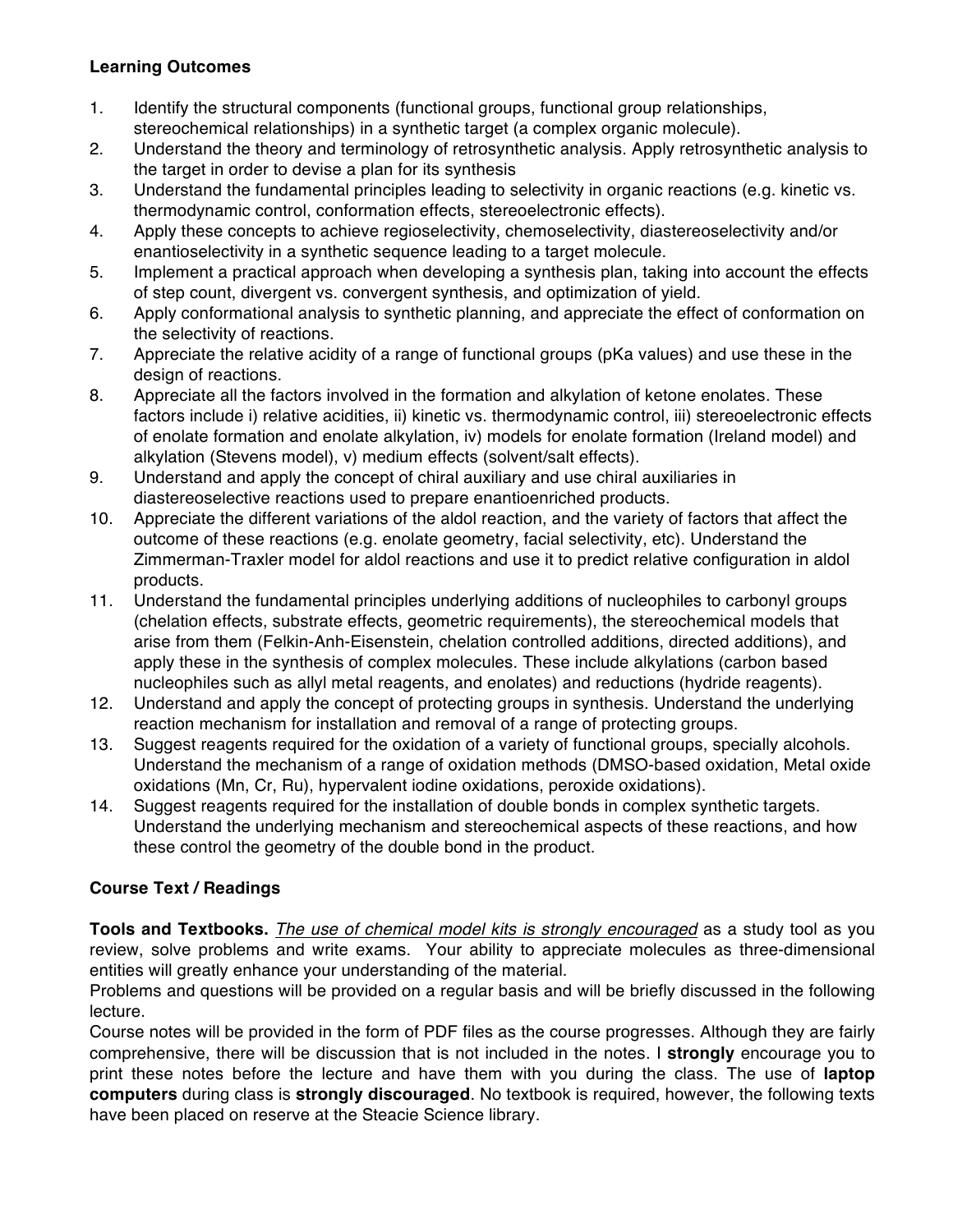*Advanced Organic Chemistry Part A 4th Edition* Carey and Sundberg (2000) QD 251.2 C36 2000 PT.A Also available as an e-resource

*Advanced Organic Chemistry Part B 4th Edition* Carey and Sundberg (2000) QD 251.2 C36 2000 PT.B *Organic Chemistry* Also available as an e-resource

*Organic Chemistry* Clayden, Greeves, Warren and Wothers (2001,  $1^{st}$  Ed./ 2012,  $2^{nd}$  Ed.) QD 251.3 O64 2001 QD 251.3 O64 2012

*Strategic Applications of Named Reactions in Organic Synthesis* Laszlo Kurti and Barbara Czako (2005) QD 262 K48 2005

## **Evaluation \***

The final grade for the course will be based on the following items weighted as indicated:

| Assignment #1:     | $5\%$ <sup>*</sup>  |
|--------------------|---------------------|
| Assignment #2:     | $5\%$ <sup>*</sup>  |
| Assignment #3:     | $10\%$ <sup>*</sup> |
| Midterm 1:         | 25%** October 13    |
| Midterm 2:         | 25%** November 5    |
| Final Examination: | 30%** TBD           |

\*You may work on problem sets alone or with a study group. I do not discourage either practice but I do strongly discourage you from simply copying answers and handing those in. You will not benefit at all by doing this and this will be reflected on your performance during exams. Assignments must be handed in at the beginning of the following class, *no exceptions***.**

**\*\***Graduate students enrolled in CHEM 5050 will have additional questions in all exams.

**Missed Tests:** No make-up tests are given. The weight of a missed test is transferred to the final exam.

"Final course grades may be adjusted to conform to Program or Faculty grades distribution profiles."